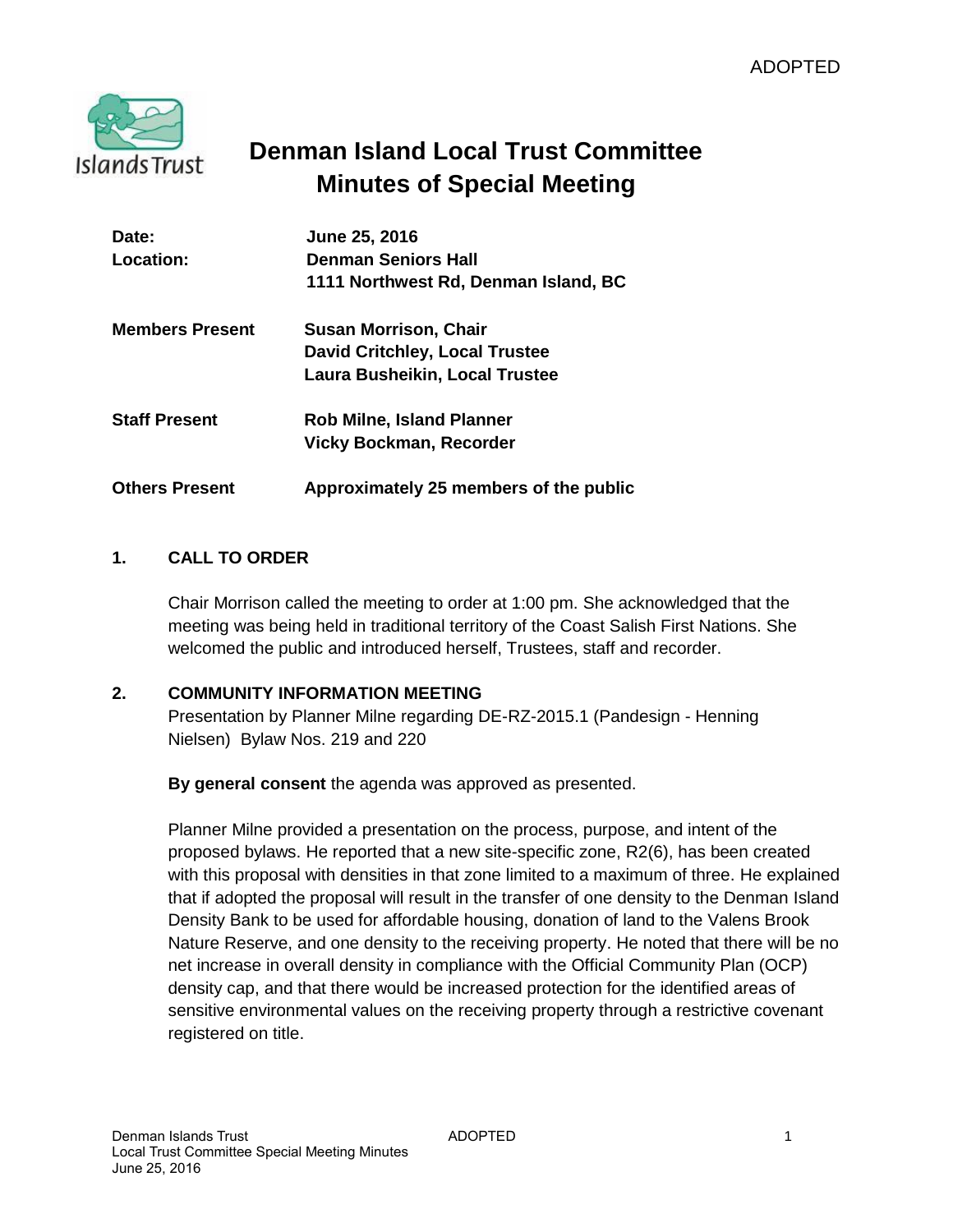## **3. QUESTION AND ANSWER SESSION**

Planner Milne responded to questions with the following noted:

- If the land becomes three separate properties could each have a house and a secondary cottage resulting in six dwellings? Secondary suites would be permitted; applications could be made for secondary dwellings through a Temporary Use Permit process which includes opportunity for public input.
- What will the density being transferred to the receiving parcel be used for? It will be a residential density and can be used for purposes identified in the R2 zone.
- How many densities are presently on the receiving land? Currently there are two densities and if the rezoning moves forward there will be three.
- Are density transfers to be used for affordable housing? The Density Bank holds densities to be used exclusively for affordable housing while density transfers can be used for dedication of land for a park, donation of land for conservation purposes, and sale of land for conservation purposes.
- What is the area on the map shown below the portion that is being considered for rezoning from Forestry to Agriculture?

That is privately owned agricultural land.

 Is it possible that other densities can be moved to the receiving property area in the future?

Yes it is possible although consideration of additional densities would require a rezoning process that would include community consultation.

 What is the size of the whole receiving property, the size of the portion currently zoned Forestry, and the size of the portion currently zoned R2?

The entire property is 16.7 hectares. The two zones are nearly equal in size, however, the R2 portion is not subdividable under existing zoning as it is just under the required size threshold. Currently, the R2 zone has one density and the Forestry zone has one density associated with it. If the proposal proceeds, the property will change from two zones: R2 and Forestry to one R2(6) zone: and the transfer of the density from the donation of land to the Nature Reserve will create a total of three densities on the rezoned receiving property.

• Is there a provision in the OCP that allows for consideration of harmful effects to neighbours in the decision process?

There is no provision as such; a zone allows for a set of uses. It would be difficult to create zones to address specific impacts on particular neighbouring property owners. This would be further complicated by the possibility of neighbours changing over time.

 Will the receiving property be subject to Development Permit Area (DPA) regulations given that it is on a slope?

Yes, the R2(6) property will be subject to the Steep Slopes DPA and there will be setbacks required.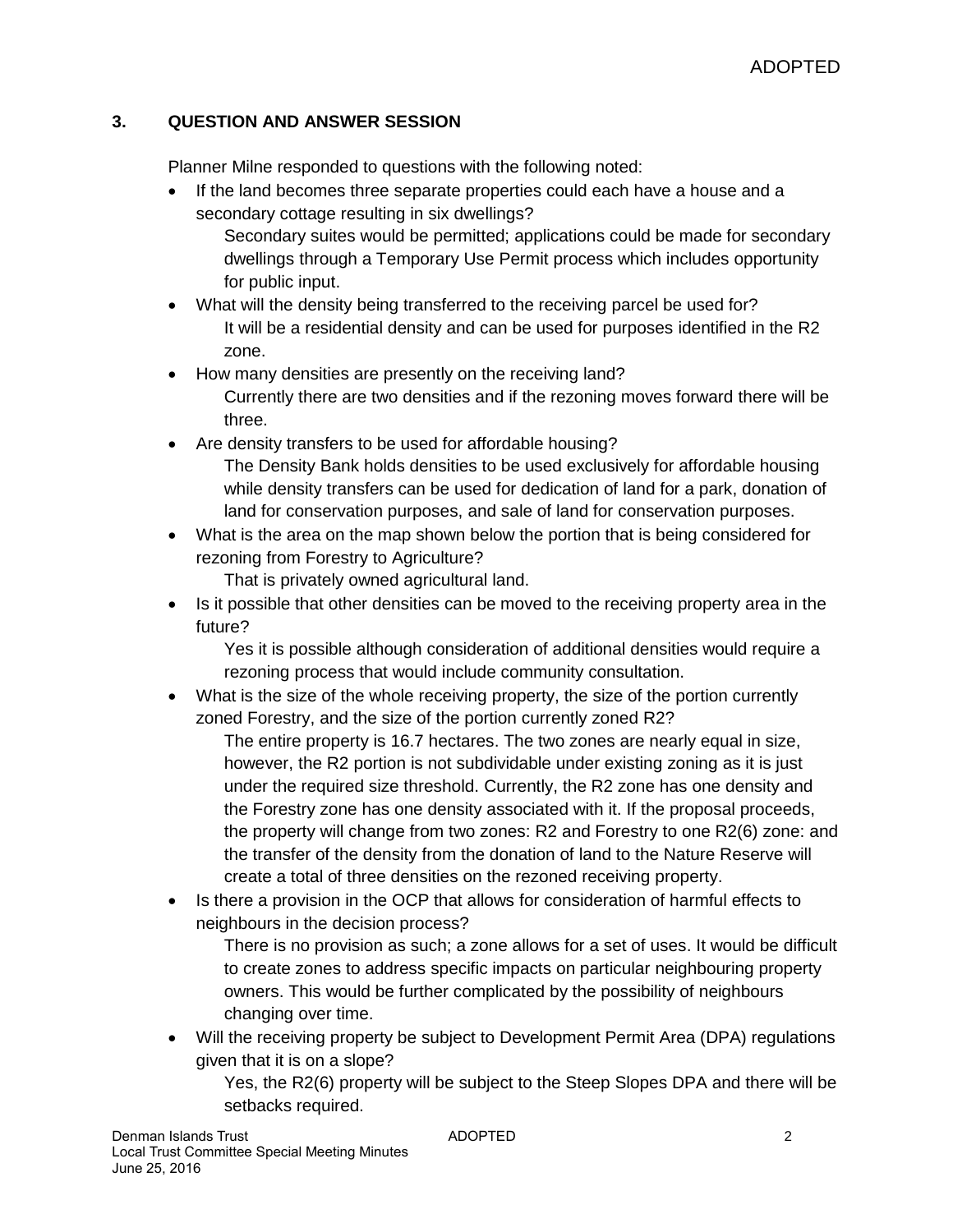• Instead of this proposal, would it be possible to rezone to one R2 plus an R1 zone or two R1 zones and to have the transferred density in an R1 zone that would be closer to the road?

There are a number of ways that the proposal could be configured, however the community and Local Trust Committee are being asked to respond to an application that has been proposed by the applicants.

- If land were to be left in the Forestry zone would trees be left to grow? Not necessarily; in the Forestry zone dwellings and sawmills are permitted. The Foresty zone is not a conservation zone. The R2(6) zone would preclude the possibility of a sawmill on that property.
- If the zoning changes a portion of the property from Forestry to Agriculture would there be any restrictions of the types of agricultural activity that would be allowed? Agricultural lands in the Agricultural Land Reserve are regulated through the Agricultural Land Commission.
- Would there be an assessment of water sufficiency on the property to support the densities or possible impact on surrounding properties' water? Currently there are no groundwater regulations in BC although the amount of water available would need to be demonstrated in the subdivision process.
- Is the land transferring to the Nature Reserve a gift or a trade and who is benefiting? The terminology used in the proposal mirrors language in the OCP which went through a community consultation process. The community benefits by an addition to land in the Valens Brook Nature Reserve and an addition to the Density Bank and a property receives an additional density.
- Valens Brook Nature Reserve is tiny even with a 68% increase in land through this proposal; why would you call it a nature park?

This will be a Nature Reserve intended to preserve the sensitive area. It is not meant to be used actively as a park with trails.

## **4. PUBLIC HEARING**

## **4.1 Recess for Public Hearing**

## 4.1.1 Bylaw Nos. 219 and 220

**By general consent** the meeting was recessed at 1:46 pm to conduct a Public Hearing on Bylaw Nos. 219 and 220.

Chair Morrison left the meeting at 2:10 pm with Trustee Busheikin subsequently assuming the position of Acting Chair.